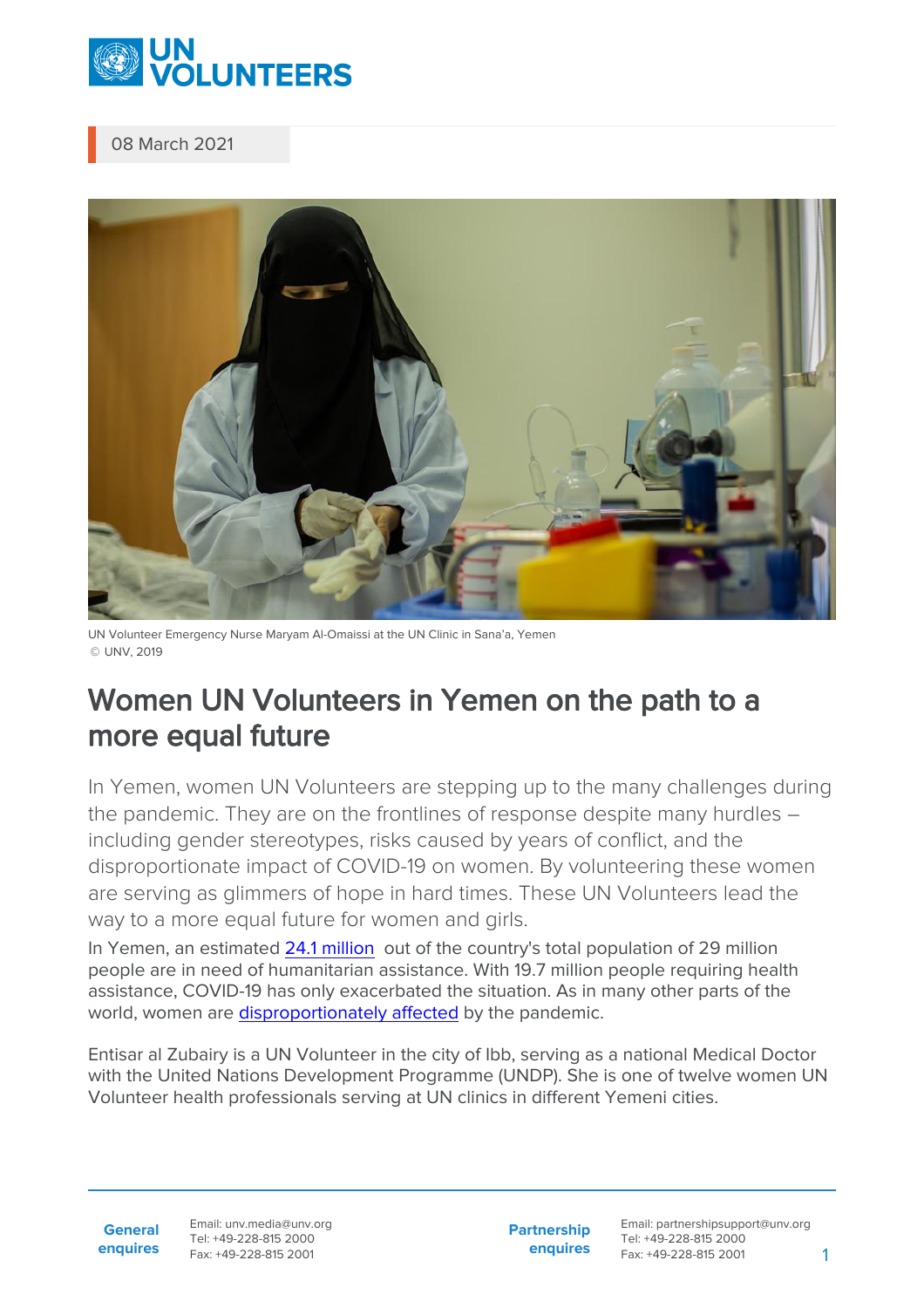

Describing the current state of Yemen's health sector, Entisar explains that many health practitioners have left the country. "For example, displaced persons from Taiz and Hodeida have fled to Ibb to escape the fighting. The number of care-seekers is increasing at a time when less doctors are available," she adds.

By volunteering with her medical expertise within such a context, Entisar is contributing to making a difference. However, her journey to gaining such expertise was not easy, as many women continue to struggle with limited access to education and the workforce in Yemen, not to mention assuming leadership roles. Entisar, who lost both of her parents to health problems, is one of few women to find support to pursue her career ambitions. More often, women are expected to forego secondary school and remain at home.

Entisar's pursuit of a successful career has already started to inspire other women around her, namely within her family.

**If** I was grief-stricken and in medical school, I felt alone. But my husband gave me hope. He told me not to give up and when we moved to Ibb, he urged me to apply for this volunteering opportunity with UNV. To my surprise, my sisters were inspired by our story and it changed their minds about school. When they see me, they know their dreams are possible." -- Entisar al-Zubairy, UNV National Medical Doctor with UNDP Yemen.

UN Volunteer Samaher Bafarjoom is also serving as a national Medical Doctor with UNDP. She notes that COVID-19 has intensified already dire conditions. "COVID-19 complicated our efforts to provide preventative care. For example, many people are weary of new travel restrictions and lockdowns because these have been part of life in Yemen before the pandemic. People don't trust these measures are solely designed to mitigate the spread of the virus," she explains. Moreover, when travel is permitted, many care-seekers end up risking their safety to access health services. "The airport is closed and many of the roads are dangerous," adds Samaher.

Alongside volunteering with the UN, Samaher is determined to play a further role in improving conditions. She engages in community volunteer activities in her spare time, conducting awareness sessions in Mukalla and Aden. She also develops flyers and social media posts to counter misinformation and stereotypes.

Amal Amer is yet another woman UN Volunteer forging an equal future in Yemen. Amal serves as a Management Information Specialist (MIS) with UNDP Yemen, primarily in support of the Programme's economic development activities. She creates templates,

**General enquires** Email: unv.media@unv.org Tel: +49-228-815 2000 Fax: +49-228-815 2001

**Partnership enquires**

Email: partnershipsupport@unv.org Tel: +49-228-815 2000 Fax: +49-228-815 2001 2